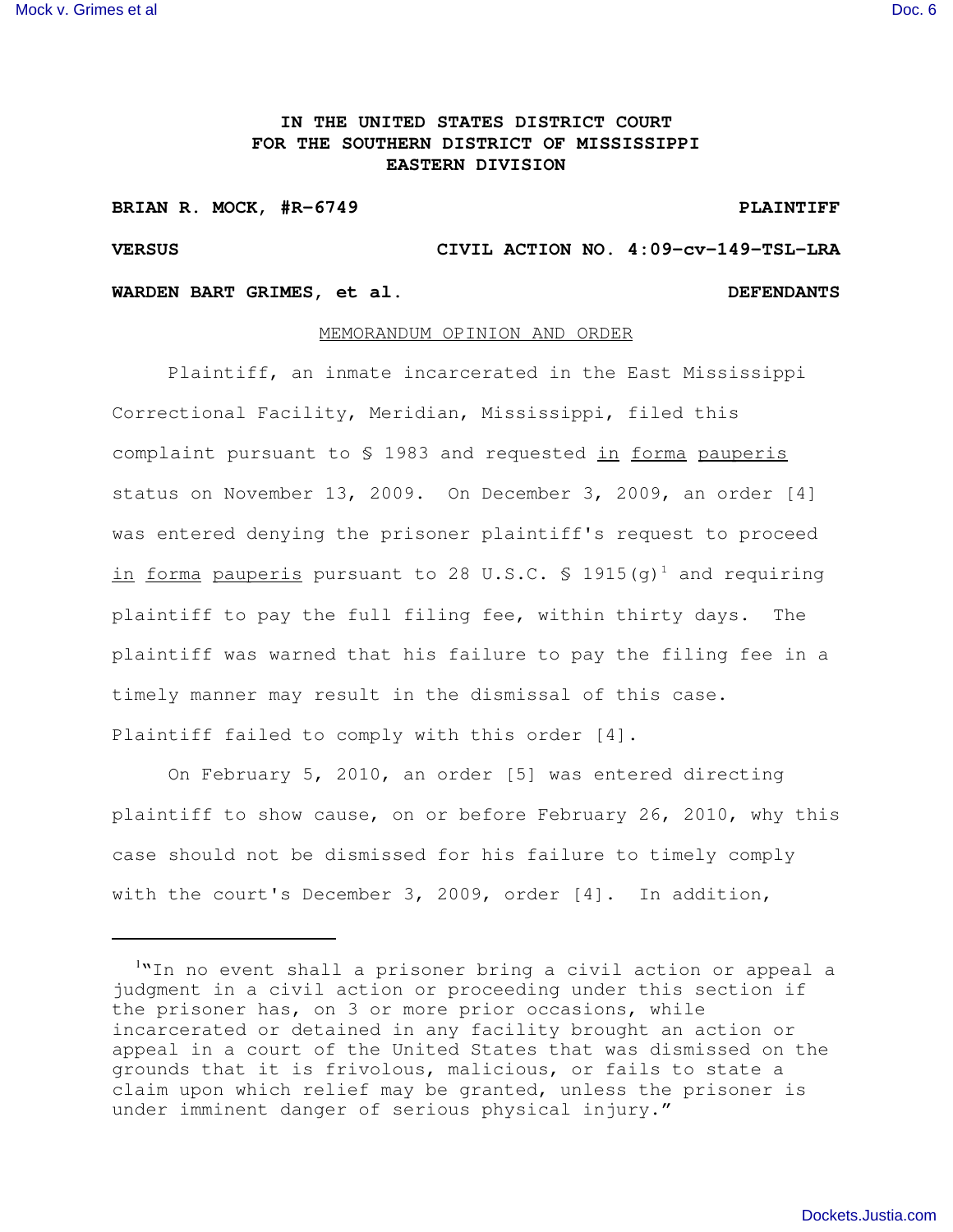plaintiff was directed to comply with the December 3, 2009, order [4] by paying the full filing fee, on or before February 26, 2010. The show cause order warned plaintiff that failure to timely comply with the requirements of the order would lead to the dismissal of his complaint. Plaintiff failed to comply with the court's order [5].

Plaintiff has failed to comply with two court orders and has not contacted this court since November 13, 2009. This court has the authority to dismiss an action for failure to prosecute and failure to comply with court orders under Rule 41(b) of the Federal Rules of Civil Procedure and under its inherent authority to dismiss the action sua sponte. See generally Link v. Wabash R.R., 370 U.S. 626 (1962); Larson v. Scott, 157 F.3d 1030 (5th Cir.1998); McCullough v. Lynaugh, 835 F.2d 1126 (5th Cir. 1988). The court must be able to clear its calendars of cases that remain dormant because of the inaction or dilatoriness of the parties seeking relief, so as to achieve the orderly and expeditious disposition of cases. Link, 370 U.S. at 630. Such a "sanction is necessary in order to prevent undue delays in the disposition of pending cases and to avoid congestion in the calendars" of the court. Id. at 629-30.

The court concludes that dismissal of this action for plaintiff's failure to prosecute and failure to comply with the orders of the court under Rule 41(b) of the Federal Rules of

2